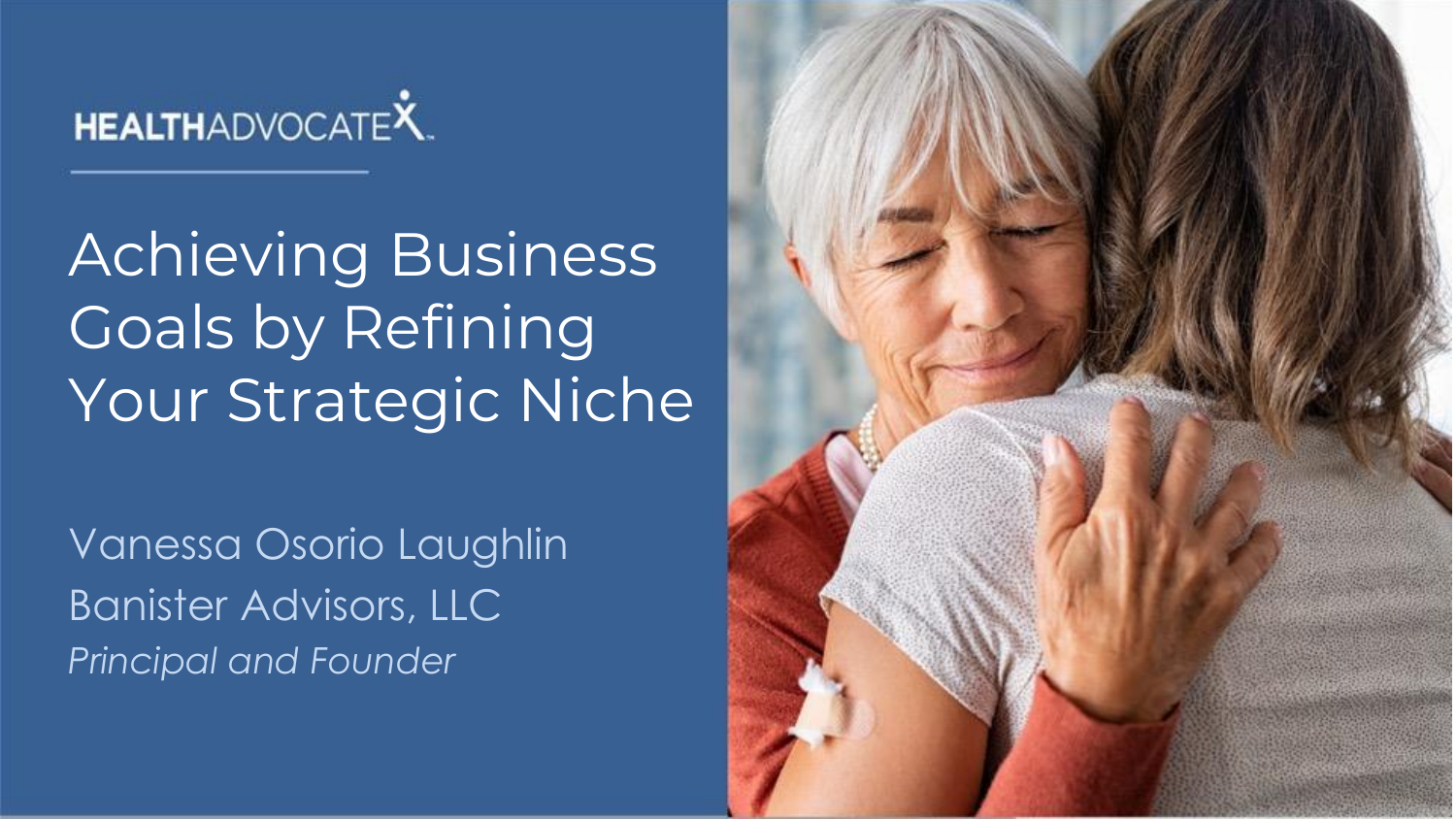

## Learning Objectives

## **I II III**

**To explore**  new ways of defining success and setting goals for your patient advocacy business

### **To understand**

the core business functions common to all successful advocacy practices across the lifecycle of your unique clients

### **To practice**

applying a strategic planning framework to your day-to-day activities to help you work smarter, not harder

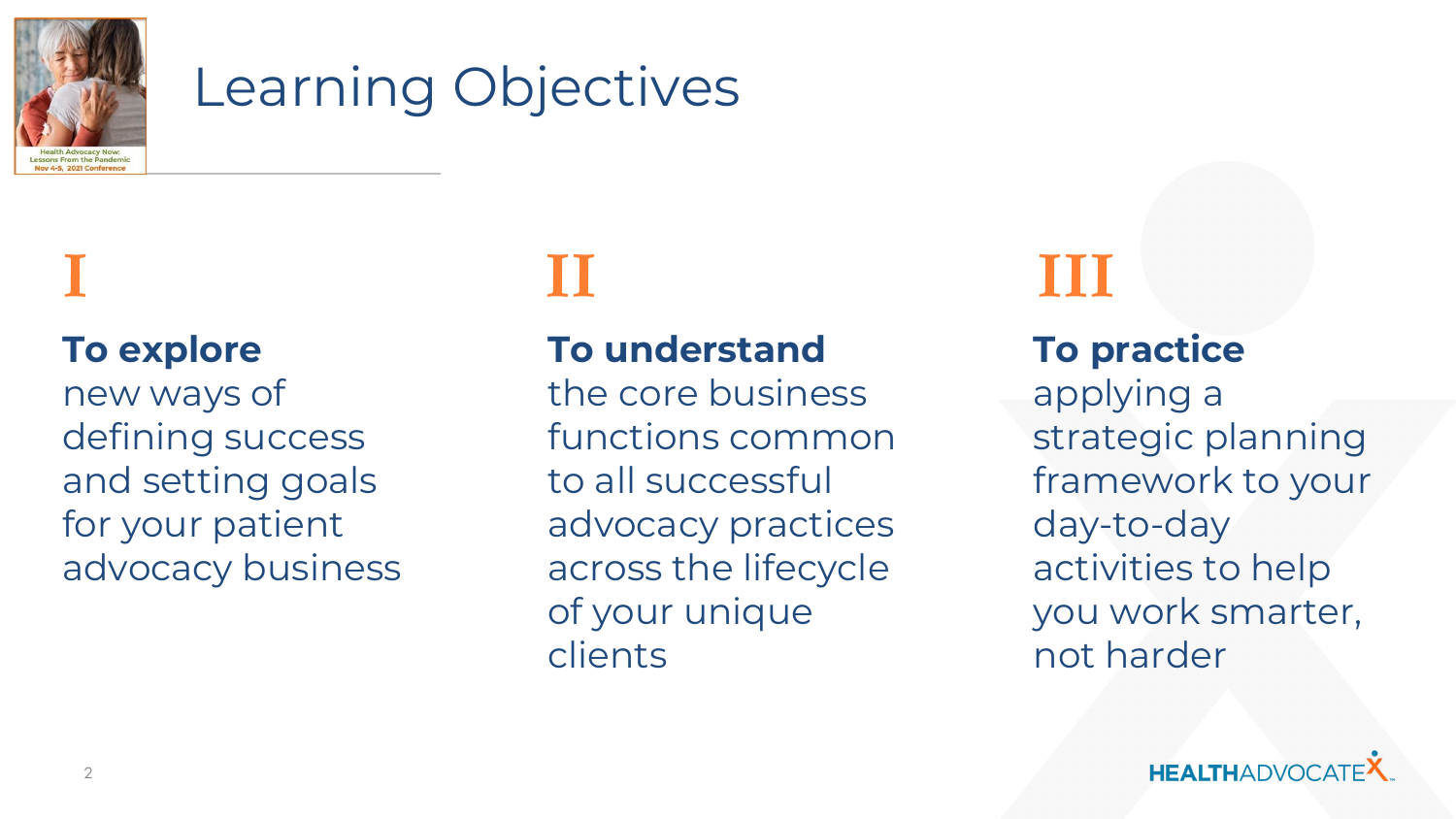

## Who needs a strategy?





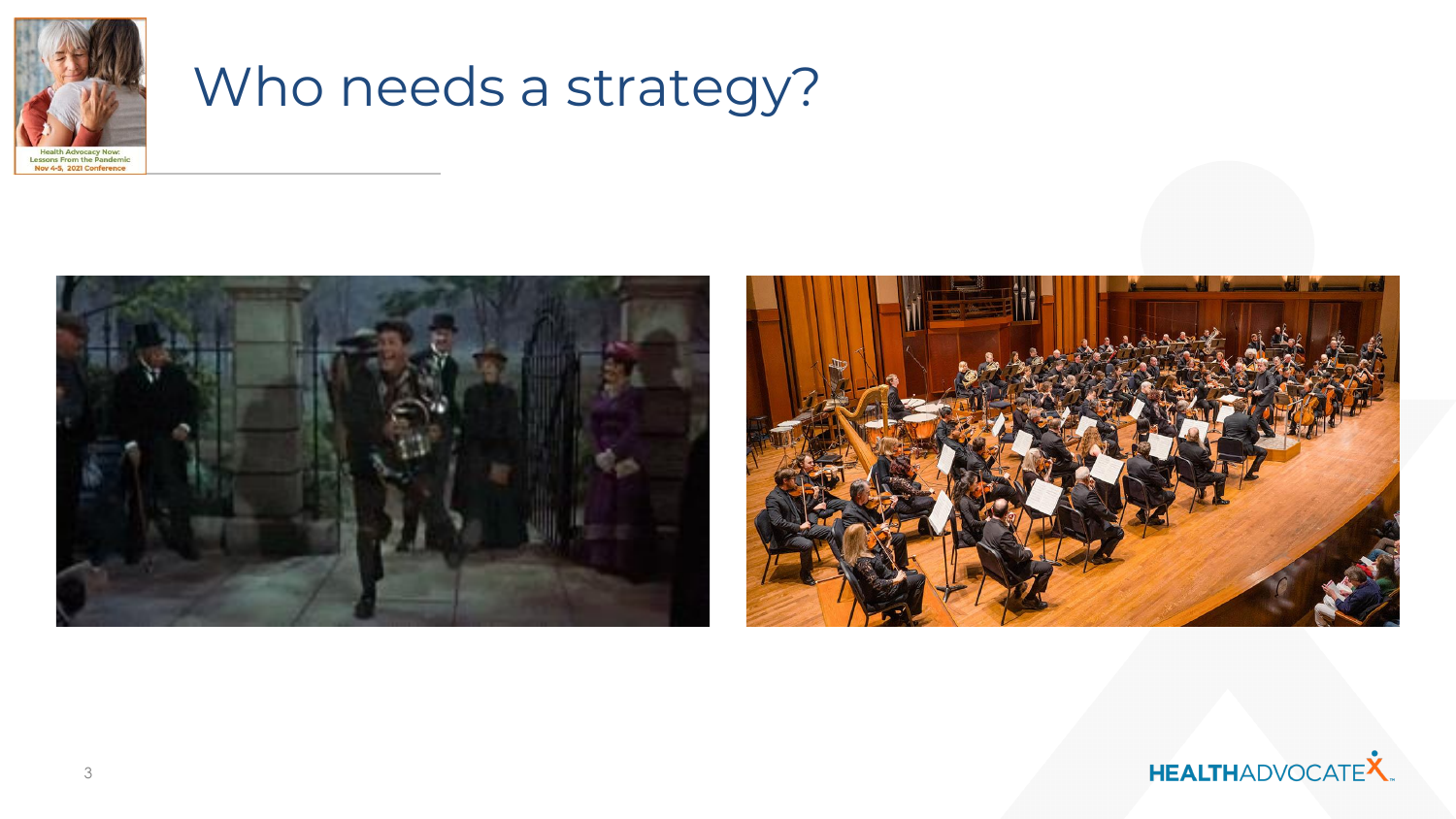

## Defining Terms | *What is STRATEGY?*

### **What people think strategy is . . . What it's actually about . . .**





"Focus on Choice, Convenience and the Consumer, to become a Total Beverage Company"



"Combine leading brands, powerful business platforms and an enduring focus on our associates"



"Growth in 3 areas: consumer fixed business, enterprise business, and a wireless business."

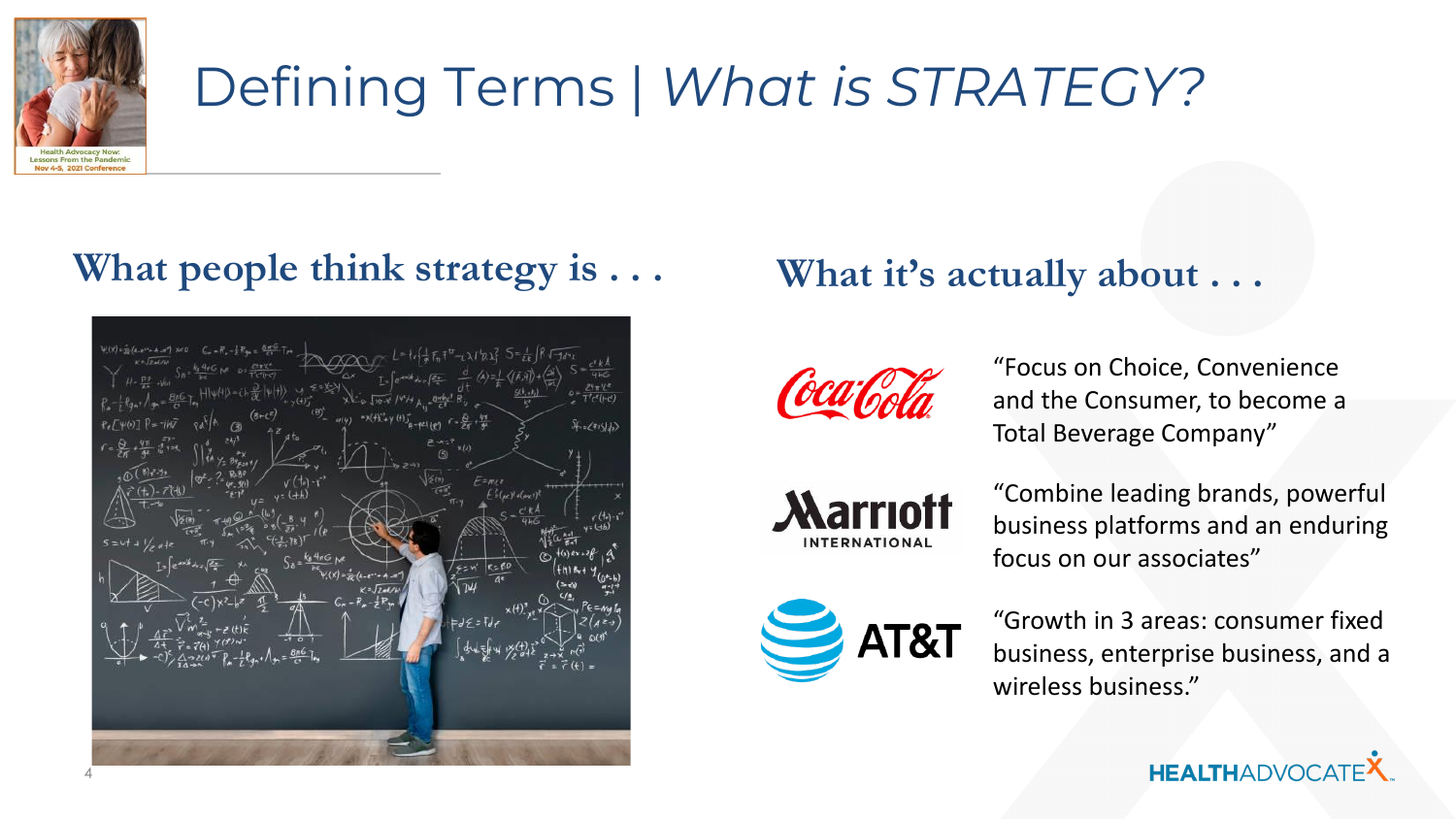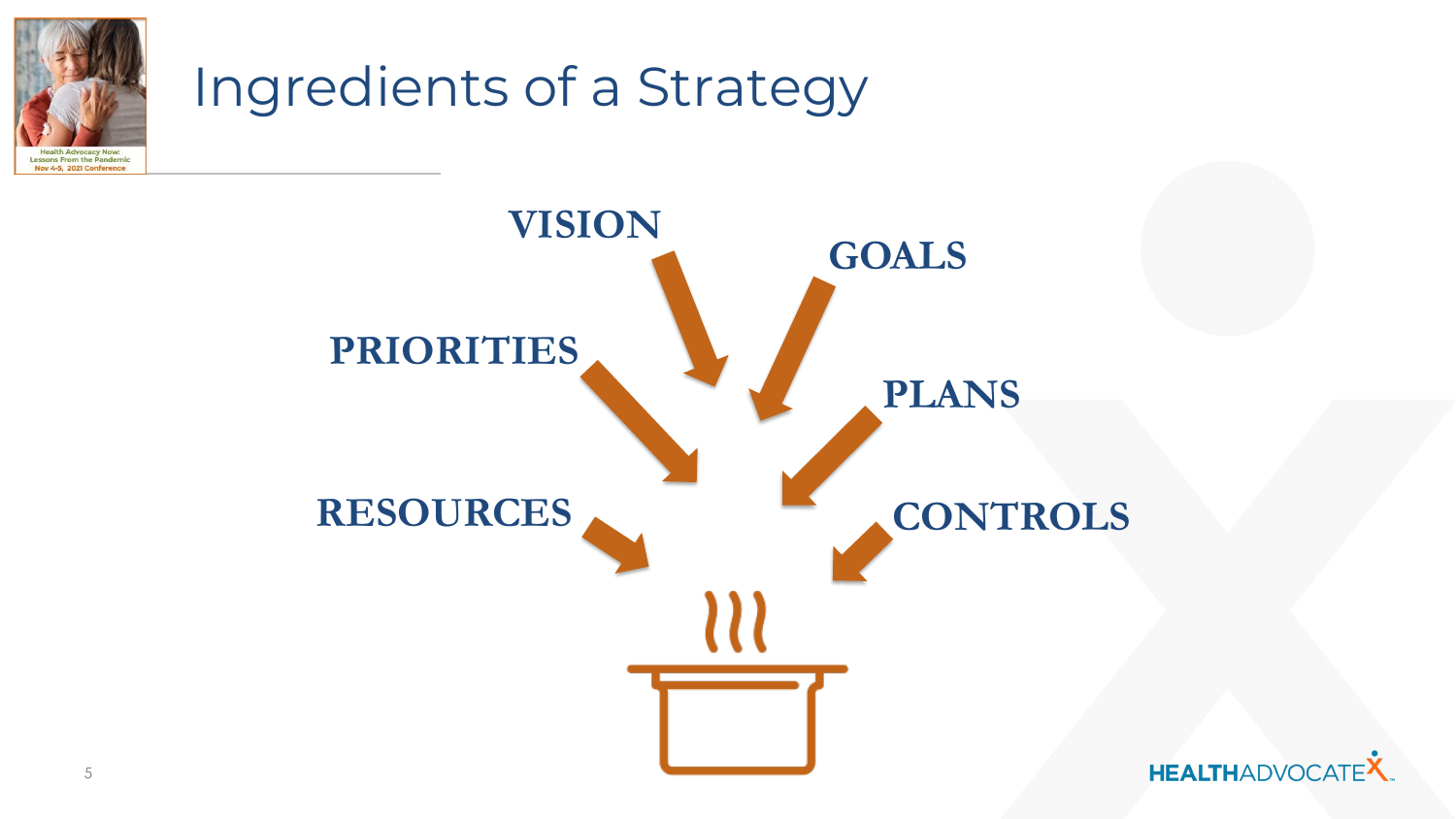

## Whose vision? *YOUR vision.*

Are you basing **your actions** on **your vision** . . . or, on your temporary emotions, challenges, and even (unplanned) successes?

- ✓ **Freely chosen**, has not been imposed on you
- ✓ **Not a set of goals;** ongoing rather than fixed
- ✓ **Guides you** rather than constrains you
- ✓ **Active**, not static
- ✓ Allows you to get closer to living life **your own way**
- ✓ Brings you **freedom** from business/social comparisons

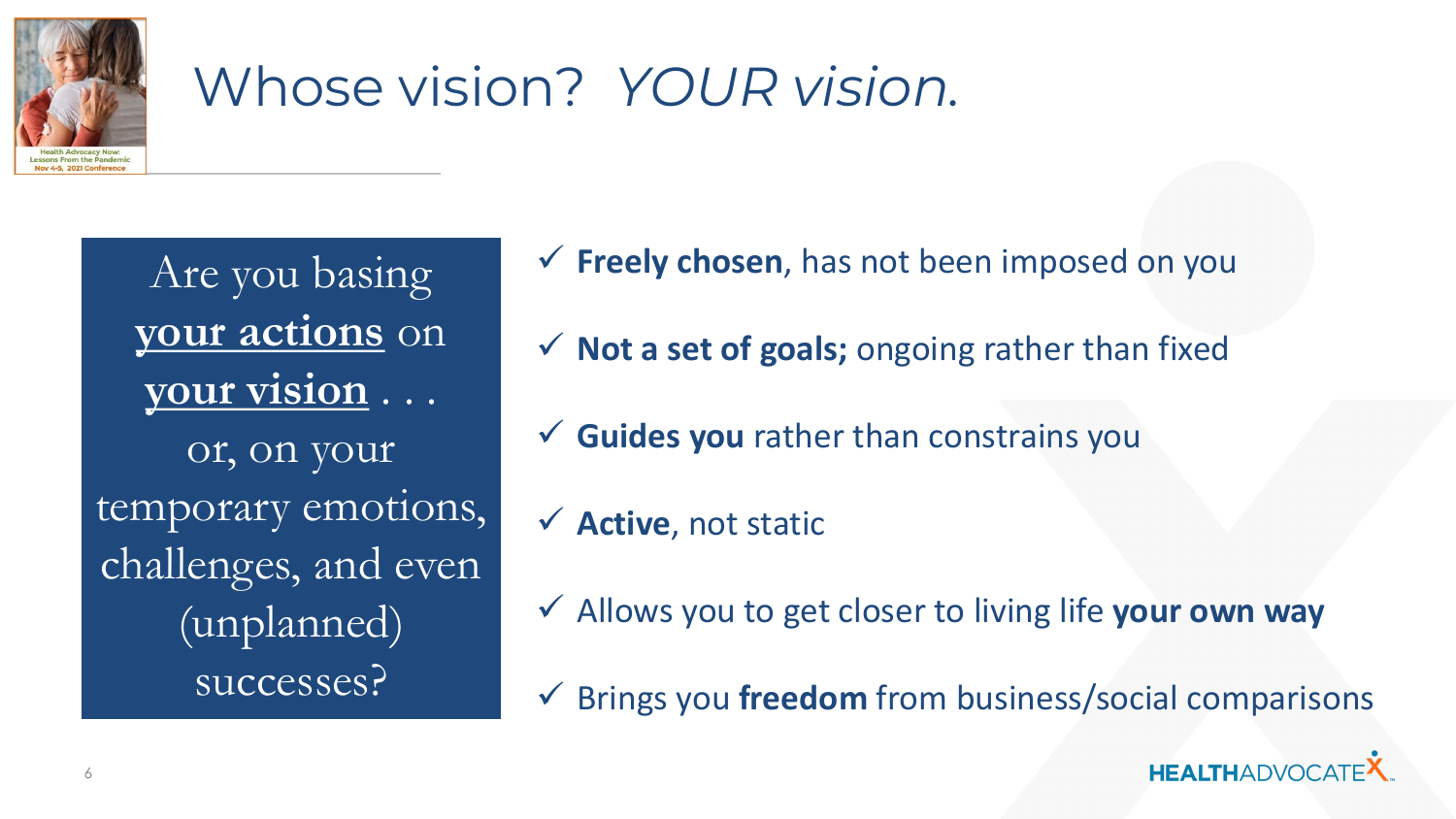

## How to begin to IDENTIFY your vision ...



- ✓ Deep down, **what matters to me**?
- ✓ What kinds of **connection** do I want?
- ✓ What do I want **my life to be about**?
- ✓ How do **I want to feel** most of the time?
- ✓ Which situations make me **feel most vital**?

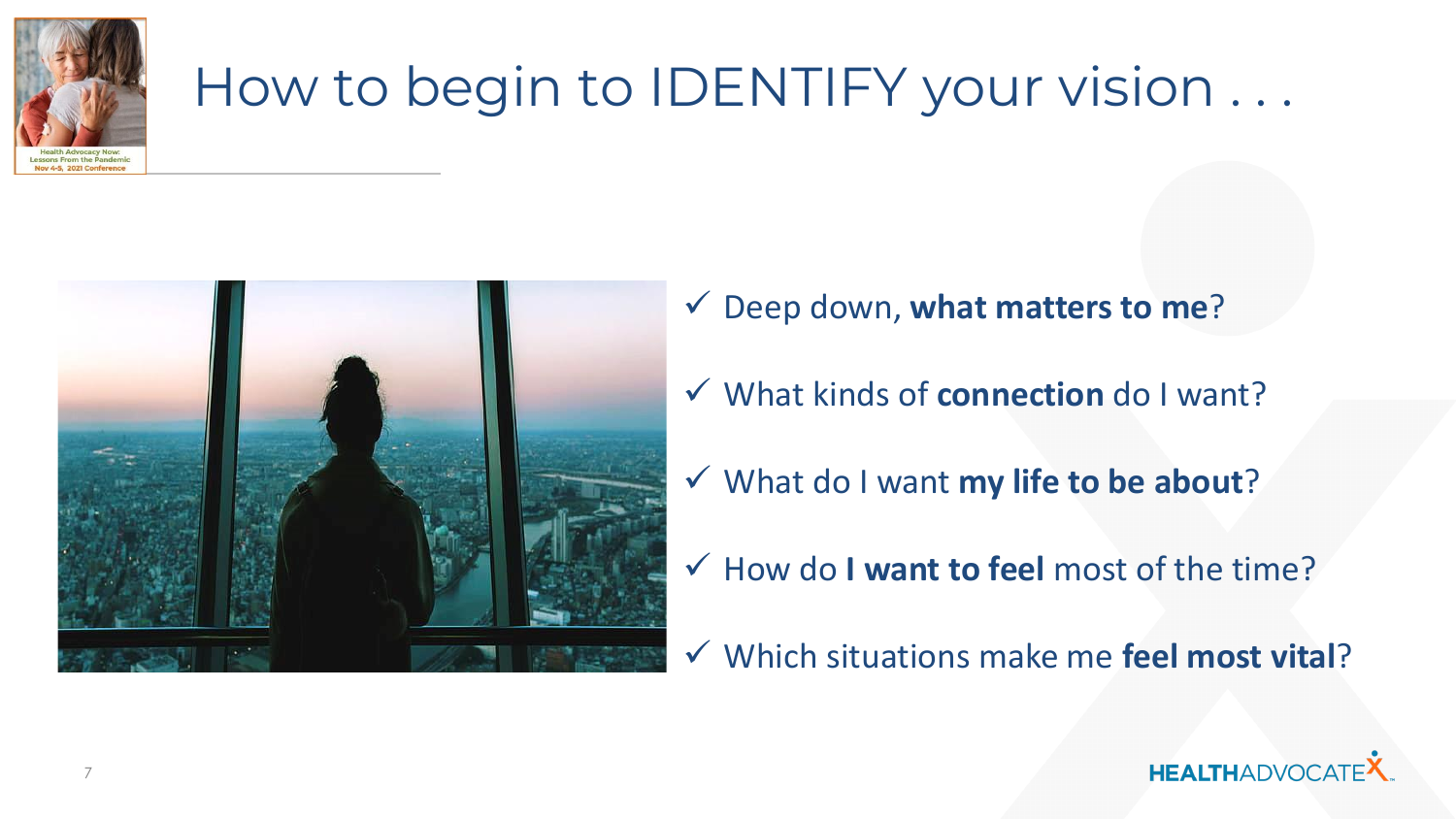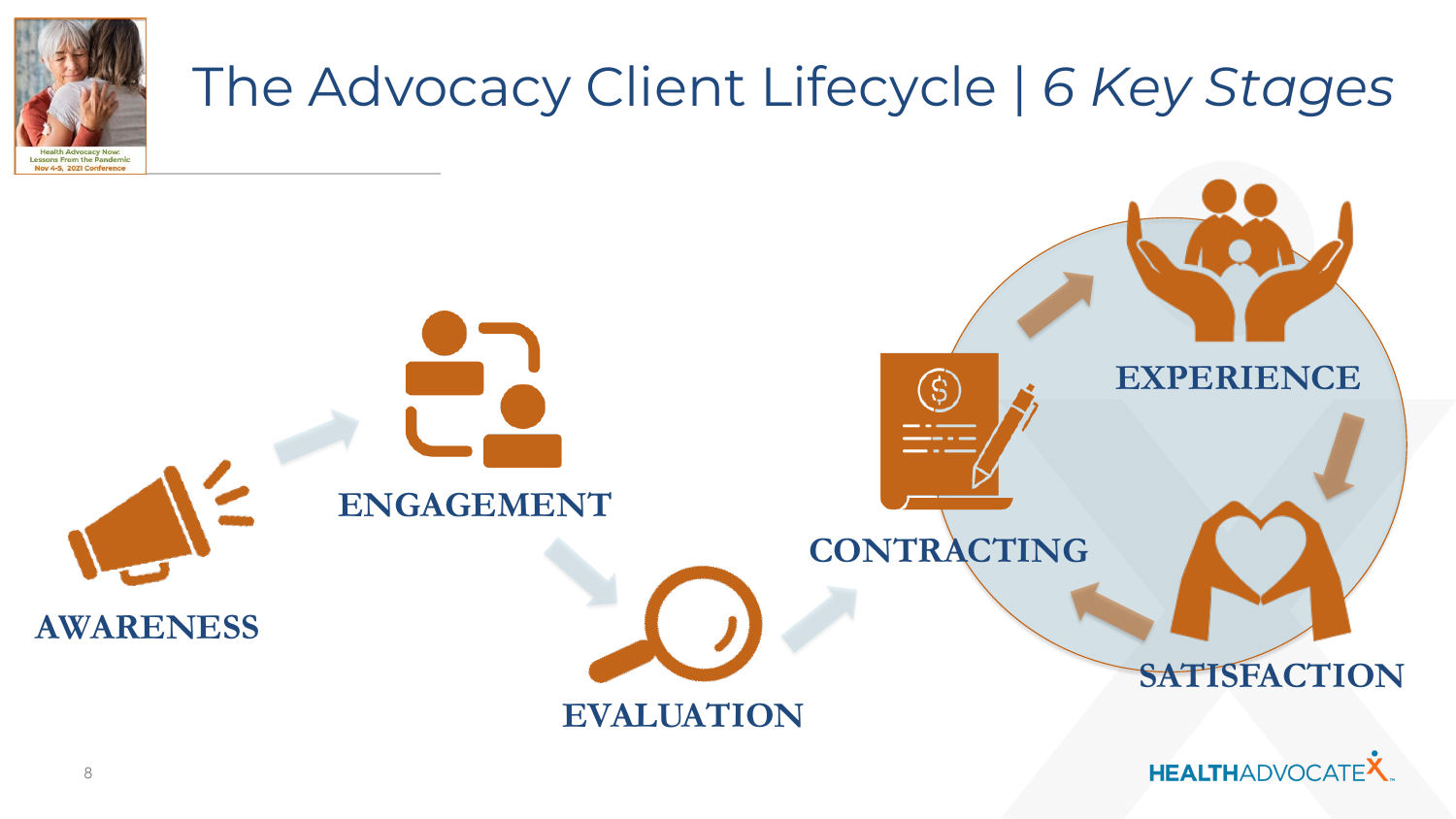

## Client Stages << >> Business Functions

**AWARENESS** Customer definition, promotional activities, sales channel management, referral network +

**ENGAGEMENT** Initial customer experience design, communications approach +

Reputation management, pricing, 'client filters', resource allocation +



**EVALUATION**

**CONTRACTING** Internal operations, accounting, standard workflows, legal documents, tools +



**EXPERIENCE** Service model, resources, continuous learning/training, calendaring, billing/AR +

**SATISFACTION** Relationship management practices, wrap-up customer experience design +

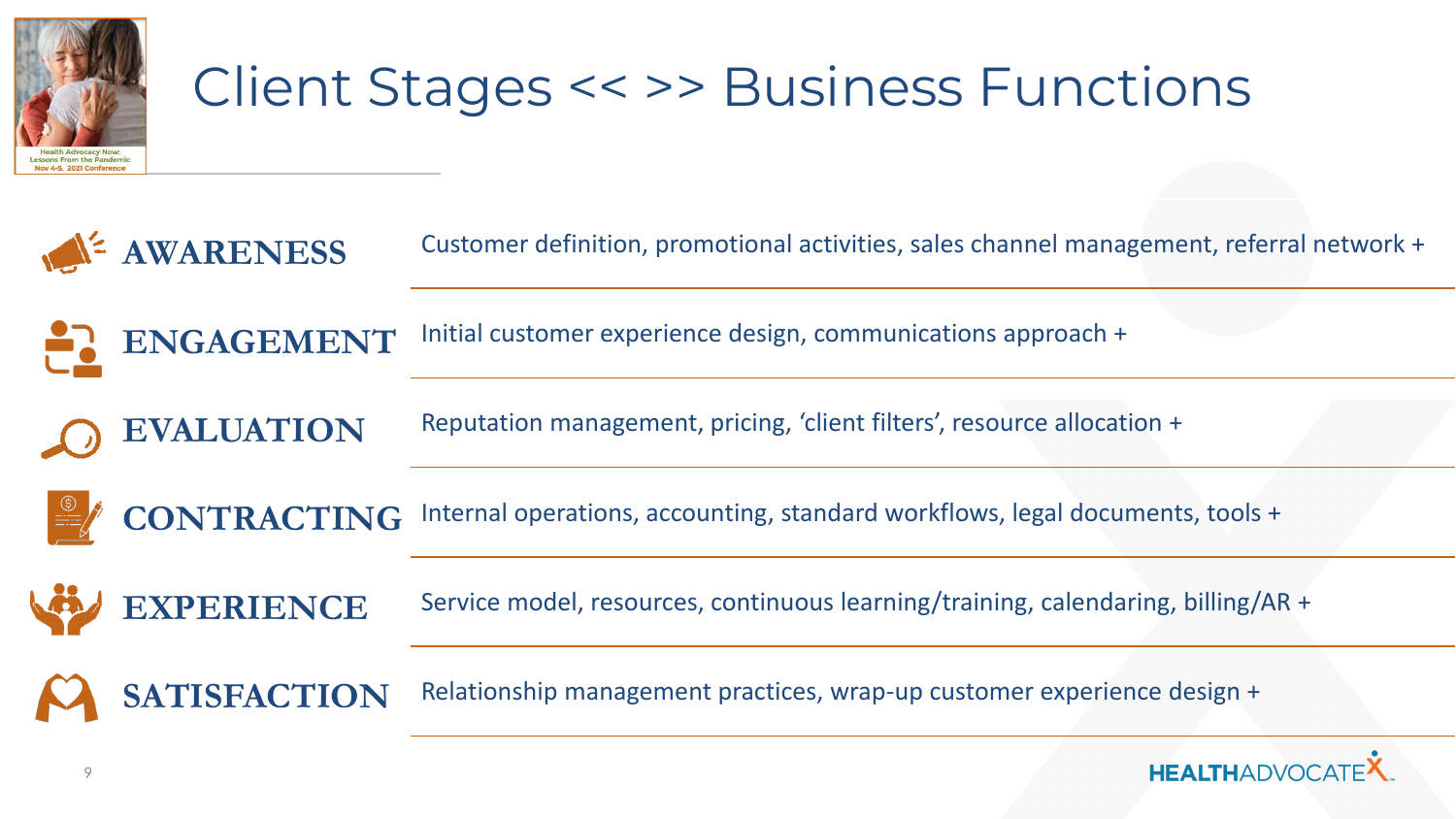

## Business Functions << >> Daily Approach

Customer definition, promotional activities, sales channel management, referral network +

Initial customer experience design, communications approach +

Reputation management, pricing, resource allocation +

Internal operations, accounting, standard workflows, legal documents, tools +

Service model, resources, continuous learning/training, calendaring, billing/AR +

Relationship management practices, wrap-up customer experience design +



**Right clients, right time?**

**Efficiencies via tools, outsourcing?**



**Balancing daily activities / tasks?**

**Aligned with long-term strategy?**



**Need to course-correct?**

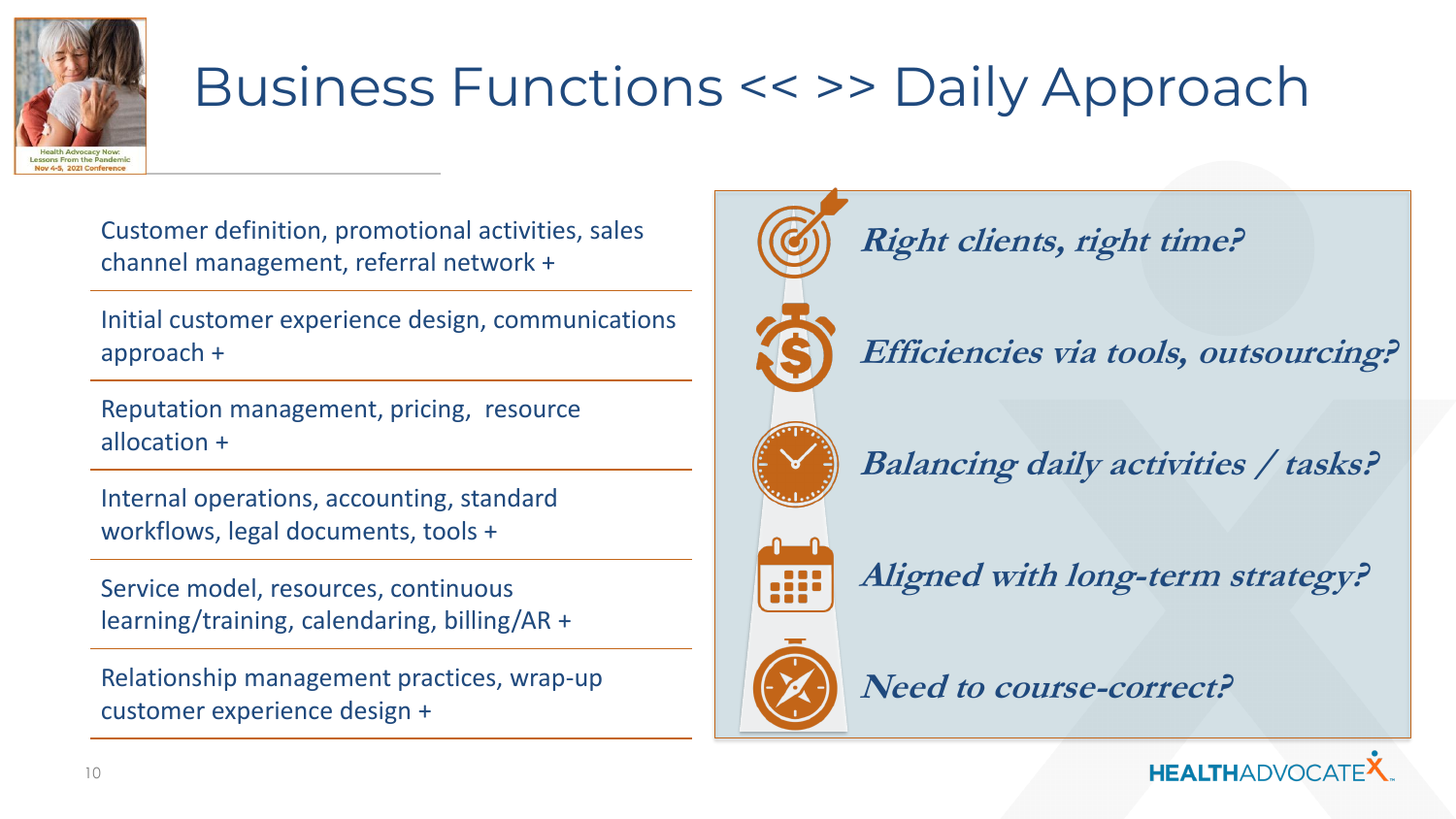

## In the end, Strategy is about BOUNDARIES



It's impossible to please everyone. The question is whether you're disappointing the right people.

Part of setting healthy boundaries is deciding who you're willing to let down -and who has the right to make you feel guilty.

Not everyone deserves power over your emotions.